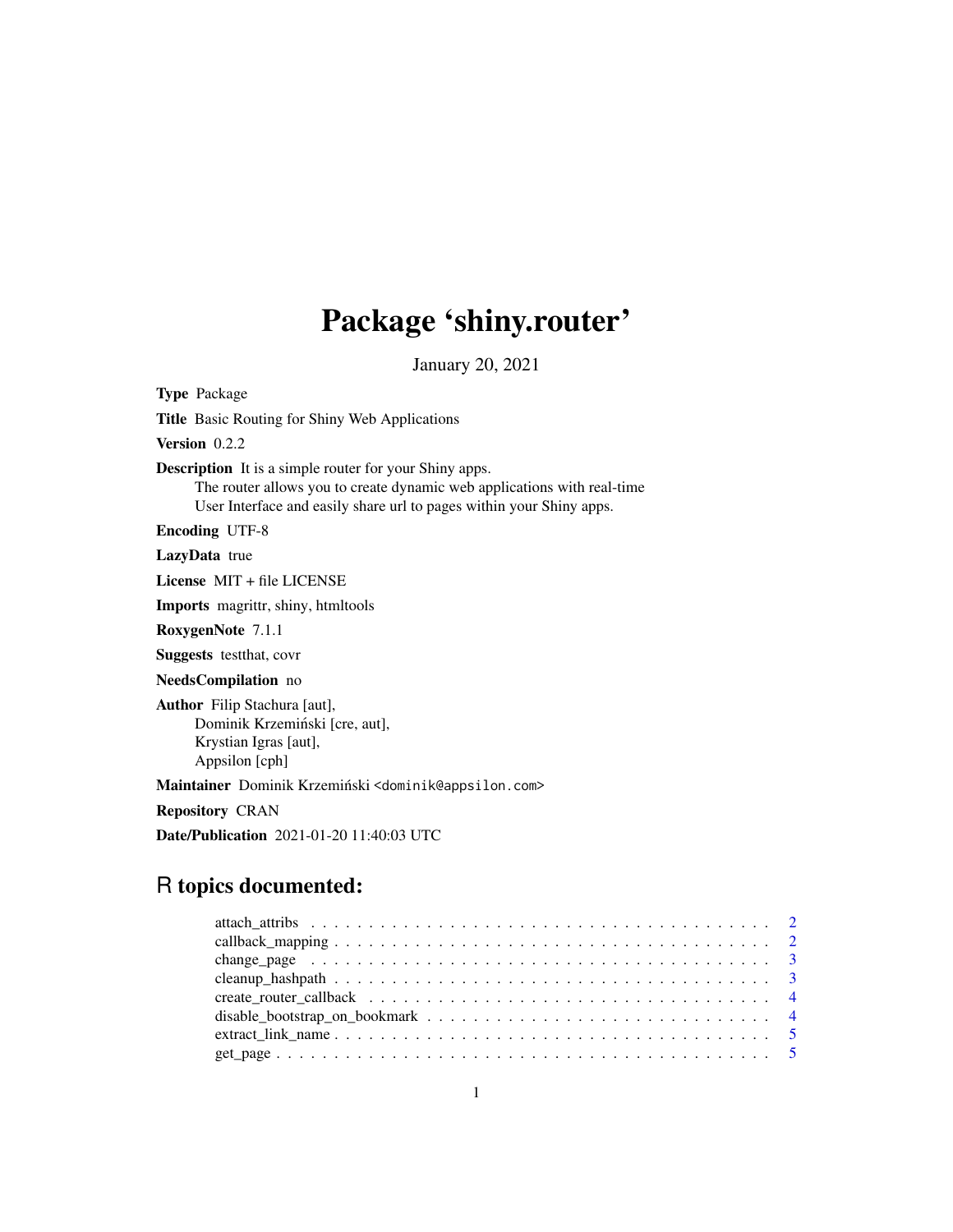#### <span id="page-1-0"></span>2 callback\_mapping

|       | %% |    |
|-------|----|----|
| Index |    | 14 |

attach\_attribs *Attach 'router-hidden' class to single page UI content*

#### Description

Covered UI types are Shiny/htmltools tags or tag lists and httml templates. In case of tag list (tagList) and html template (htmlTemplate) 'div' wrapper with 'router-hidden' class is added.

#### Usage

attach\_attribs(ui, path)

#### Arguments

| U1   | Single page UI content created with proper html tags or tag list. |
|------|-------------------------------------------------------------------|
| path | Single page path name. Attached to data-path attriubute.          |

callback\_mapping *Create a mapping between a UI element and a server callback.*

#### Description

Create a mapping between a UI element and a server callback.

#### Usage

callback\_mapping(path, ui, server = NA)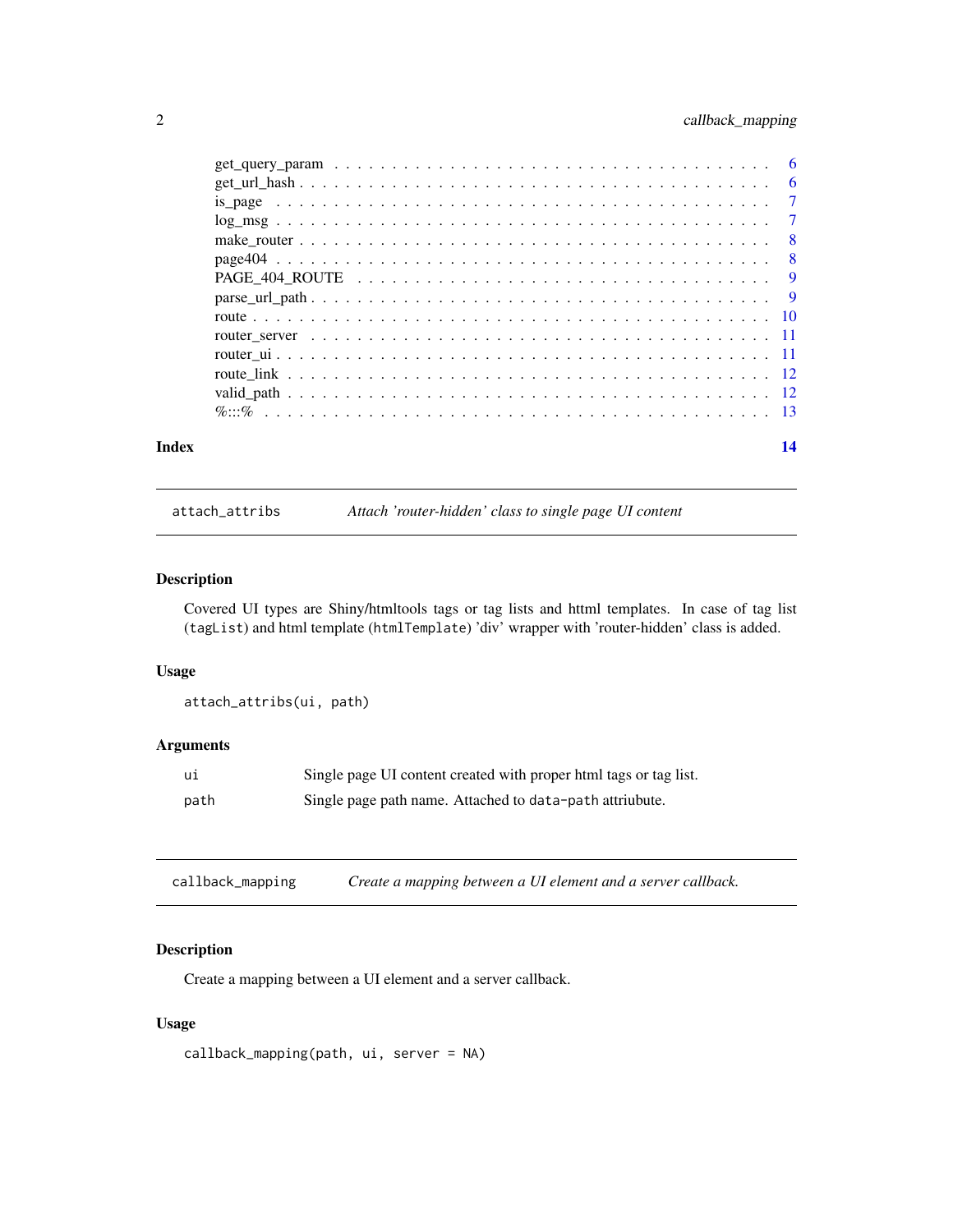#### <span id="page-2-0"></span>change\_page 3

#### Arguments

| path   | Bookmark id.                                                       |
|--------|--------------------------------------------------------------------|
| ui     | Valid Shiny user interface.                                        |
| server | Function that is called within the global server function if given |

#### Value

list with ui and server fields

change\_page *Change the currently displayed page.*

#### Description

Works by sending a message up to our reactive input binding on the clientside, which tells page.js to update the window URL accordingly, then tells clientside shiny that our reactive input binding has changed, then that comes back down to our router callback function and all other observers watching get\_page() or similar.

#### Usage

change\_page(page, session = shiny::getDefaultReactiveDomain(), mode = "push")

#### Arguments

| page    | The new URL to go to. Should just be the path component of the URL, with<br>optional query, e.g. "/learner?id=%d" |
|---------|-------------------------------------------------------------------------------------------------------------------|
| session | The current Shiny session.                                                                                        |
| mode    | ("replace" or "push") whether to replace current history or push a new one. More<br>in shiny::updateQueryString.  |

cleanup\_hashpath *Formats a URL fragment into a hashpath starting with "#!/"*

#### Description

Formats a URL fragment into a hashpath starting with "#!/"

#### Usage

cleanup\_hashpath(hashpath)

#### Arguments

hashpath character with hash path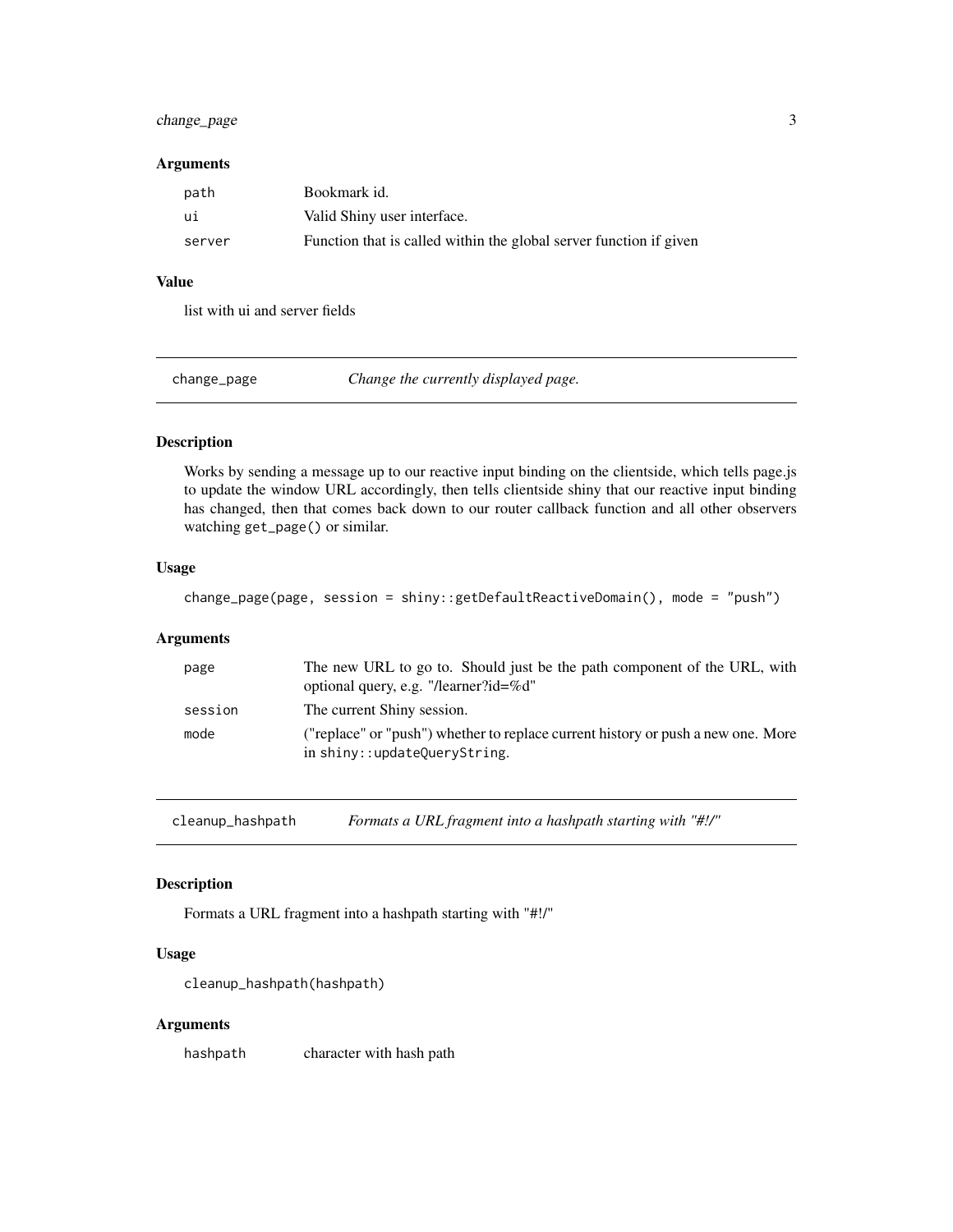#### <span id="page-3-0"></span>Value

character with formatted hashpath

```
create_router_callback
```
*Internal function creating a router callback function. One need to call router callback with Shiny input and output in server code.*

#### Description

Internal function creating a router callback function. One need to call router callback with Shiny input and output in server code.

#### Usage

create\_router\_callback(root, routes)

#### Arguments

| root   | Main route to which all invalid routes should redirect. |
|--------|---------------------------------------------------------|
| routes | A routes (list).                                        |

#### Value

Router callback.

disable\_bootstrap\_on\_bookmark *Fix conflicts when some bookmark uses bootstrap*

#### Description

This function dynamically removes bootstrap dependency when user opens specified bookmark. It should be inserted in head of bootrstrap page.

#### Usage

disable\_bootstrap\_on\_bookmark(bookmark)

#### Arguments

bookmark Bookmark name on which bootstrap dependency should be suppressed.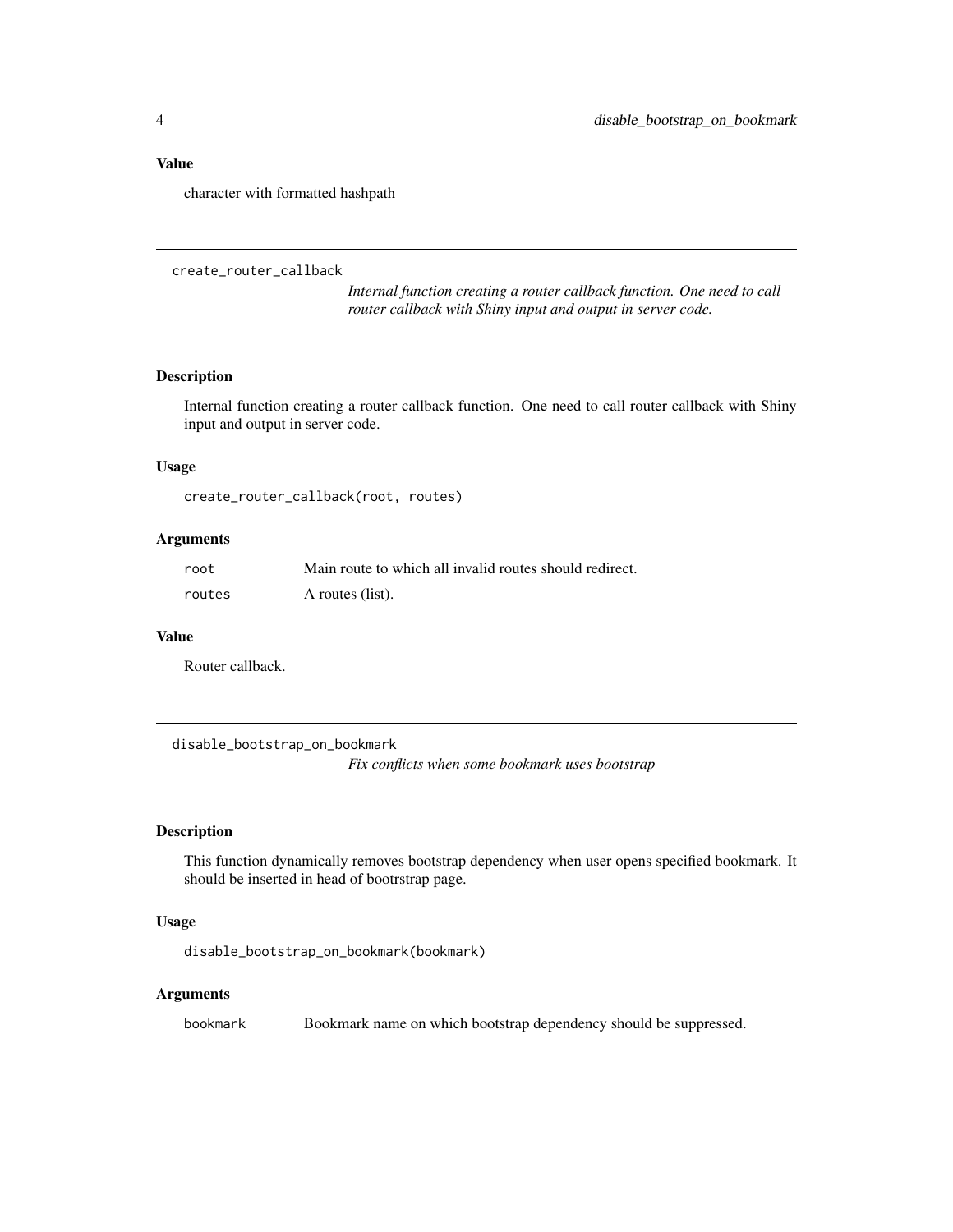#### <span id="page-4-0"></span>Description

Strips off the first 3 character, assuming that they are: "#!/".

#### Usage

```
extract_link_name(path)
```
#### Arguments

path character with link path

#### Value

stripped link

get\_page *Convenience function to retrieve just the "page" part of the input.*

#### Description

This corresponds to what might be called the "path" component of a URL, except that we're using URLs with hashes before the path & query (e.g.: http://www.example.com/#!/virtual/path?and=params)

#### Usage

```
get_page(session = shiny::getDefaultReactiveDomain())
```
#### Arguments

session The current Shiny Session

#### Value

The current page in a length-1 character vector, or FALSE if the input has no value.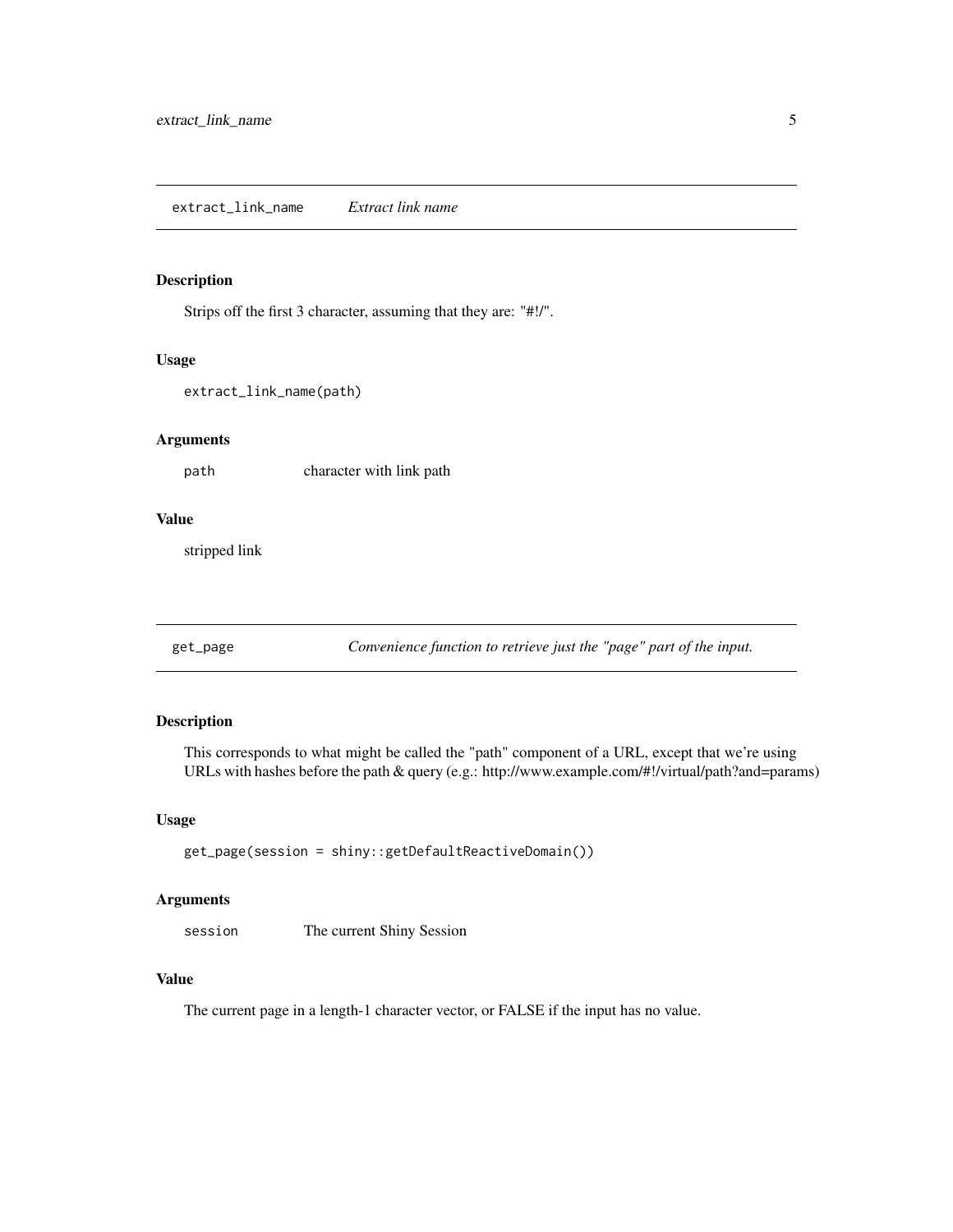<span id="page-5-0"></span>get\_query\_param *Get Query Parameters*

#### Description

Convenience function to retrieve any params that were part of the requested page. The param values returned come from "httr::parse\_url()"

#### Usage

```
get_query_param(field = NULL, session = shiny::getDefaultReactiveDomain())
```
#### Arguments

| field   | If provided, retrieve only a param with this name. (Otherwise, return all params) |
|---------|-----------------------------------------------------------------------------------|
| session | The Shiny session                                                                 |

#### Value

The full list of params on the URL (if any), as a list. Or, the single requested param (if present). Or NULL if there's no input, or no params.

| get_url_hash | Internal function to get url hash with #!. |  |
|--------------|--------------------------------------------|--|
|              |                                            |  |

#### Description

Internal function to get url hash with #!.

#### Usage

```
get_url_hash(session = shiny::getDefaultReactiveDomain())
```
#### Arguments

session The current Shiny Session

#### Value

Reactive hash value.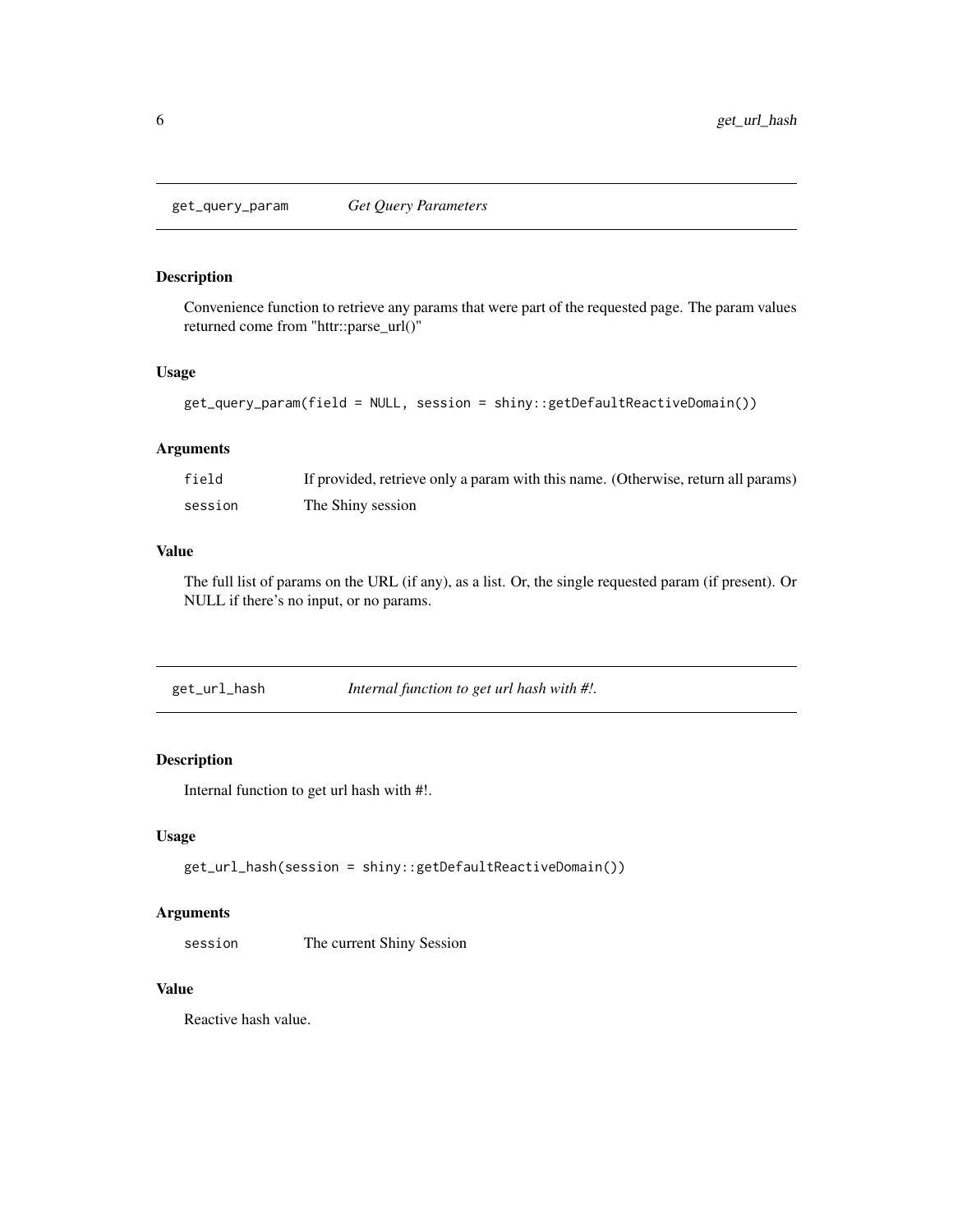<span id="page-6-0"></span>is\_page *Is page*

#### Description

Tell the reactive chain to halt if we're not on the specified page. Useful for making sure we don't waste cycles re-rendering the UI for pages that are not currently displayed.

#### Usage

```
is_page(page, session = shiny::getDefaultReactiveDomain(), ...)
```
#### Arguments

| page                    | The page to display. Should match one of the paths sent to the |
|-------------------------|----------------------------------------------------------------|
| session                 | Shiny session                                                  |
| $\cdot$ $\cdot$ $\cdot$ | Other parameters are sent through to shiny::req() router.      |

| log_msg |  |  |                                                   | Helper function to print out log messages       | into |
|---------|--|--|---------------------------------------------------|-------------------------------------------------|------|
|         |  |  |                                                   | Shiny using cat() and stderr(), as described on |      |
|         |  |  | https://shiny.rstudio.com/articles/debugging.html |                                                 |      |

#### Description

Because this can print a lot, it's silent unless the shiny.router.debug option is set.

#### Usage

 $log_msg(...)$ 

#### Arguments

... All params get passed through to cat(). They're automatically wrapped in shiny::isolate(), so you can print reactive values here without too much worry.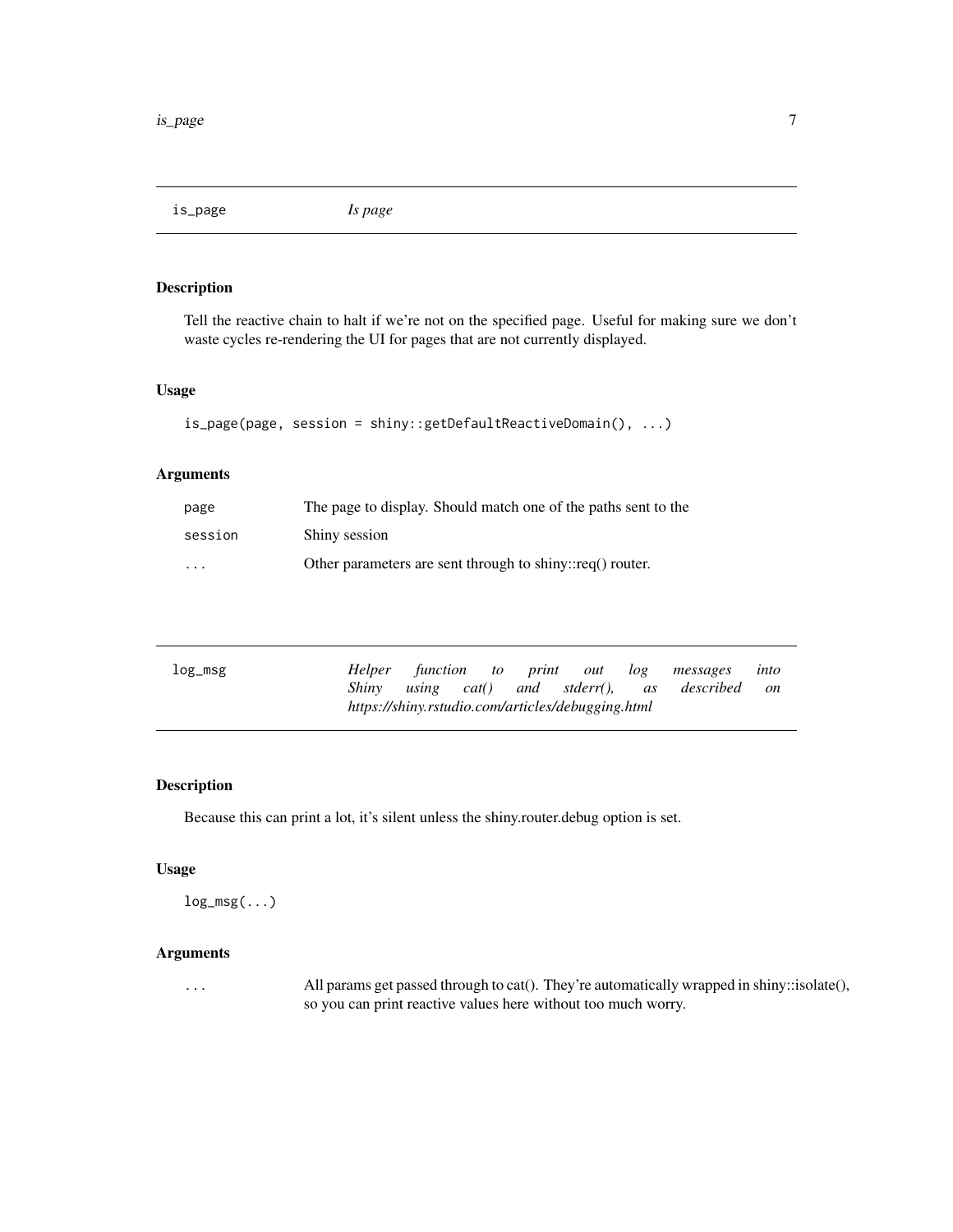<span id="page-7-2"></span><span id="page-7-0"></span>

#### Description

Returned callback needs to be called within Shiny server code.

#### Usage

make\_router(default, ..., page\_404 = page404())

#### Arguments

| default                 | Main route to which all invalid routes should redirect.     |
|-------------------------|-------------------------------------------------------------|
| $\cdot$ $\cdot$ $\cdot$ | All other routes defined with shiny router: route function. |
| page_404                | Styling of page when wrong bookmark is open. See page 404.  |

#### Value

Shiny router callback that should be run in server code with Shiny input and output lists.

#### Examples

```
## Not run:
router <- make_router(
 route("/", root_page),
  route("/other", other_page),
  page_404 = page404(
   message404 = "Please check if you passed correct bookmark name!")
)
## End(Not run)
```
<span id="page-7-1"></span>page404 *404 page*

#### Description

The page which appear when path is wrong.

#### Usage

page404(page = NULL, message404 = NULL)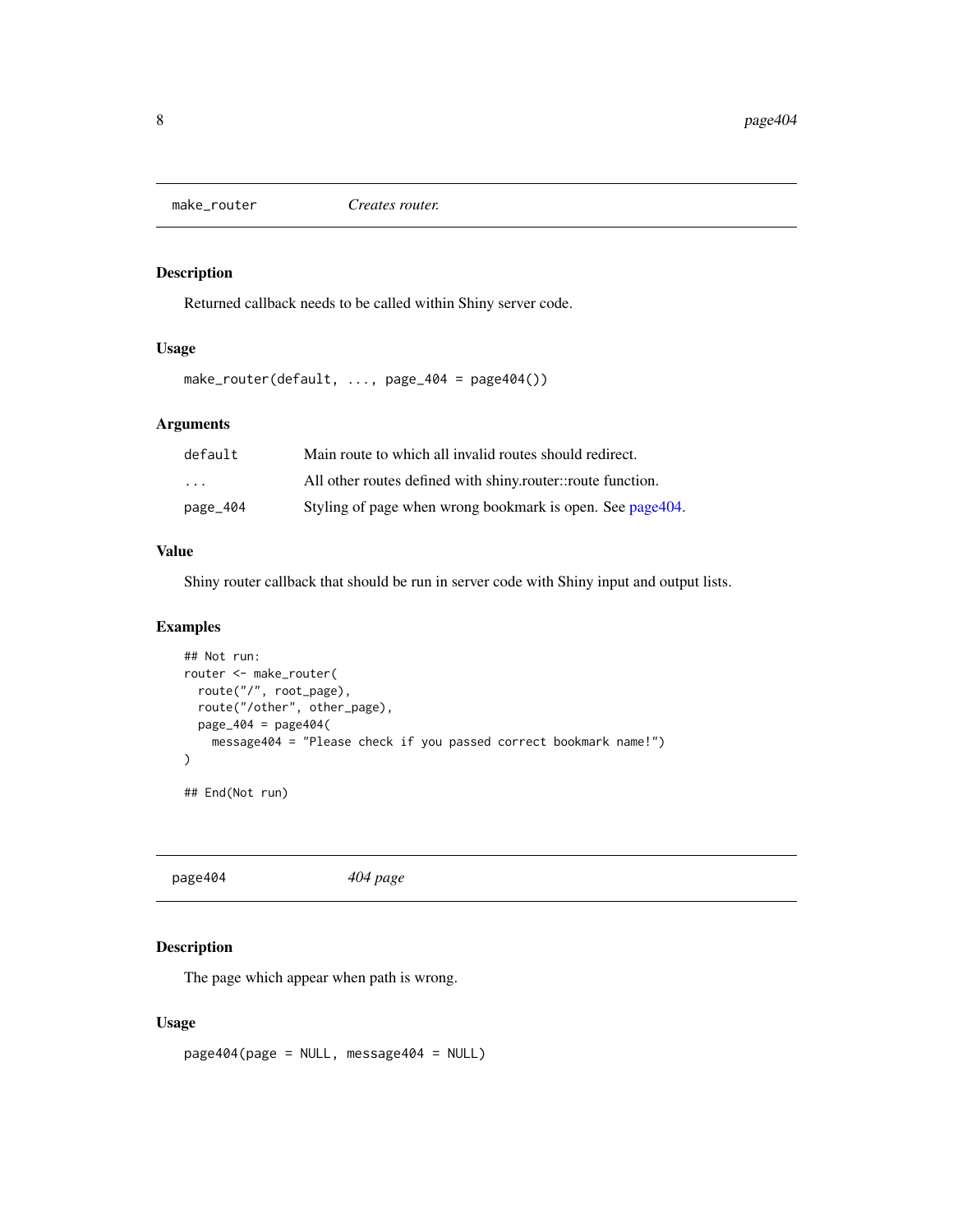#### <span id="page-8-0"></span>PAGE\_404\_ROUTE 9

#### Arguments

| page       | shiny page style, eg. shiny:: tags\$div(h1("Not found")) |
|------------|----------------------------------------------------------|
| message404 | message to display at the 404 website                    |

#### Examples

```
page404() # shiny::tags$div(h1("Not found"))
page404(message404 = "ABC") # shiny::tags$div(h1("ABC"))
```
PAGE\_404\_ROUTE *Default 404 page*

#### Description

This is default 404 page.

#### Usage

PAGE\_404\_ROUTE

#### Format

An object of class character of length 1.

parse\_url\_path *Parse url and build GET parameters list*

#### Description

Extract info about url path and parameters that follow ? sign.

#### Usage

```
parse_url_path(url_path)
```
#### Arguments

url\_path character with link url

#### Details

parse\_url\_path allows parsing paramaters lists from url. See more in examples.

Note that having query string appear before #! may cause browser to refresh and thus reset Shiny session.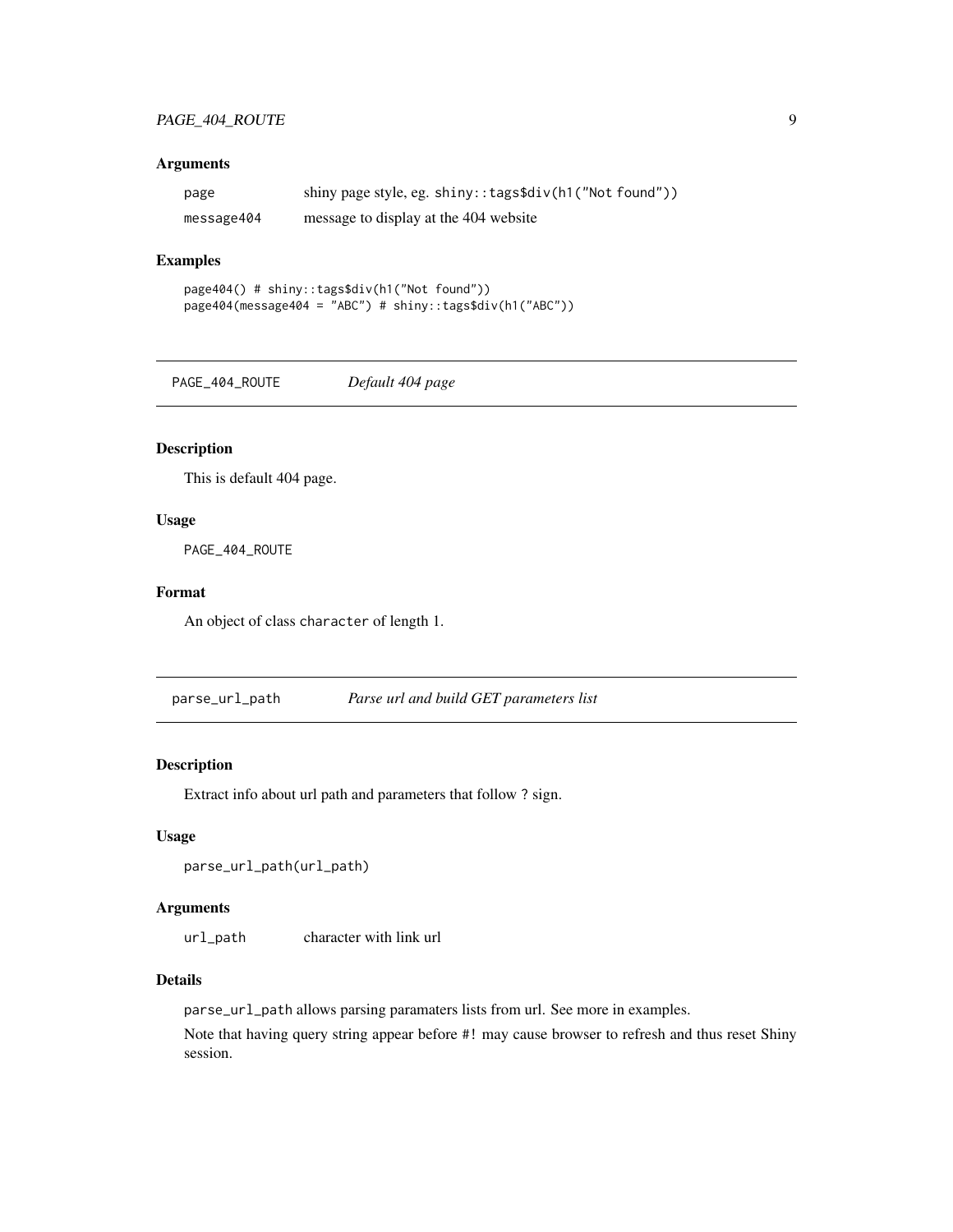10 route that the contract of the contract of the contract of the contract of the contract of the contract of the contract of the contract of the contract of the contract of the contract of the contract of the contract of

#### Value

list containing two objects:

- path
- query, a list

#### Examples

```
parse_url_path("?a=1&b=foo")
parse_url_path("?a=1&b[1]=foo&b[2]=bar/#!/")
parse_url_path("?a=1&b[1]=foo&b[2]=bar/#!/other_page")
parse_url_path("www.foo.bar/#!/other_page")
parse_url_path("www.foo.bar?a=1&b[1]=foo&b[2]=bar/#!/other")
parse_url_path("#!/?a=1&b[1]=foo&b[2]=bar")
parse_url_path("#!/other_page?a=1&b[1]=foo&b[2]=bar")
parse_url_path("www.foo.bar/#!/other?a=1&b[1]=foo&b[2]=bar")
```
route *Create single route configuration.*

#### Description

Create single route configuration.

#### Usage

route(path, ui, server = NA)

#### Arguments

| path   | Website route.                                     |
|--------|----------------------------------------------------|
| ui     | Valid Shiny user interface.                        |
| server | Function that is called as callback on server side |

#### Value

A route configuration.

#### Examples

```
## Not run:
route("/", shiny::tags$div(shiny::tags$span("Hello world")))
route("/main", shiny::tags$div(h1("Main page"), p("Lorem ipsum.")))
## End(Not run)
```
<span id="page-9-0"></span>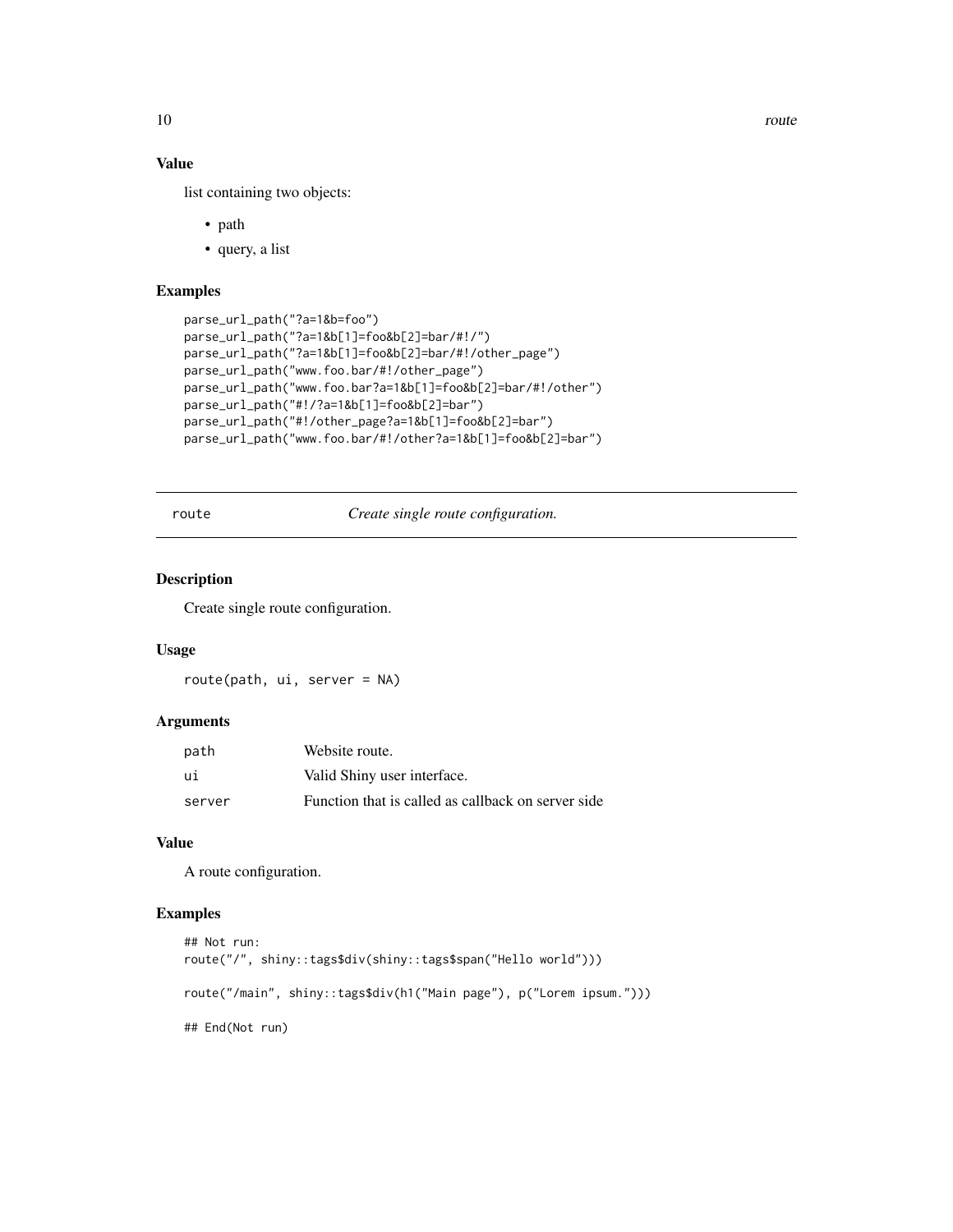<span id="page-10-0"></span>router\_server *Create router pages server callback*

#### Description

Create router pages server callback

#### Usage

router\_server(router)

#### Arguments

router Router pages object. See [make\\_router.](#page-7-2)

router\_ui *Creates router UI*

#### Description

Creates router UI

#### Usage

router\_ui(router)

#### Arguments

router Router pages object. See [make\\_router.](#page-7-2)

#### Value

list with shiny tags that adds "router-page-wrapper" div and embeds router javascript script.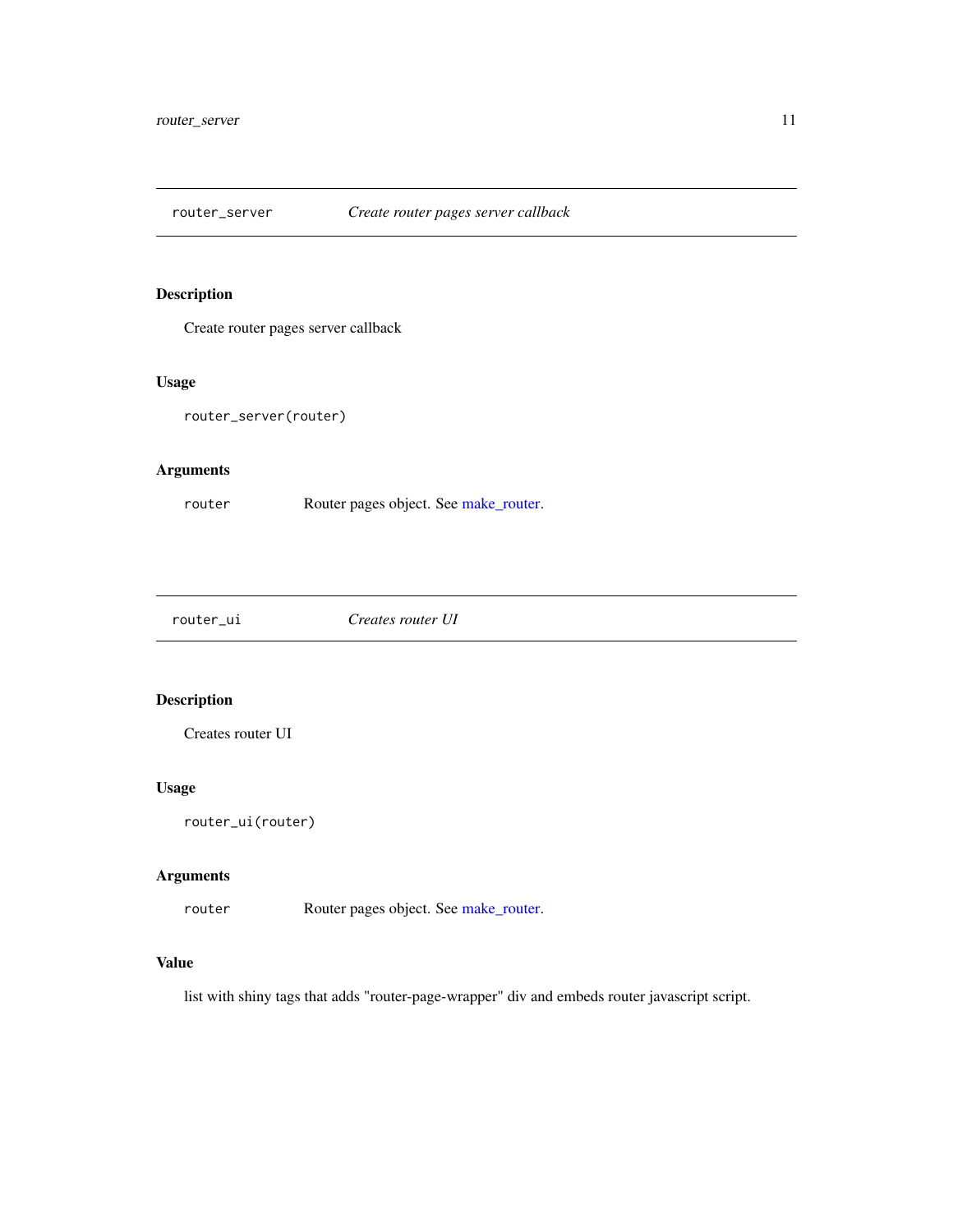<span id="page-11-0"></span>route\_link *Route link*

#### Description

Adds /#!/ prefix to link.

#### Usage

route\_link(path)

#### Arguments

path character with path

#### Value

route link

#### Examples

route\_link("abc") # /#!/abc

|  | valid_path | Internal function that validates that path is defined in routes. |  |
|--|------------|------------------------------------------------------------------|--|
|--|------------|------------------------------------------------------------------|--|

#### Description

Internal function that validates that path is defined in routes.

#### Usage

valid\_path(routes, path)

#### Arguments

| routes | A routes (list). |
|--------|------------------|
| path   | A path.          |

#### Value

Boolean value indicating if path is defined.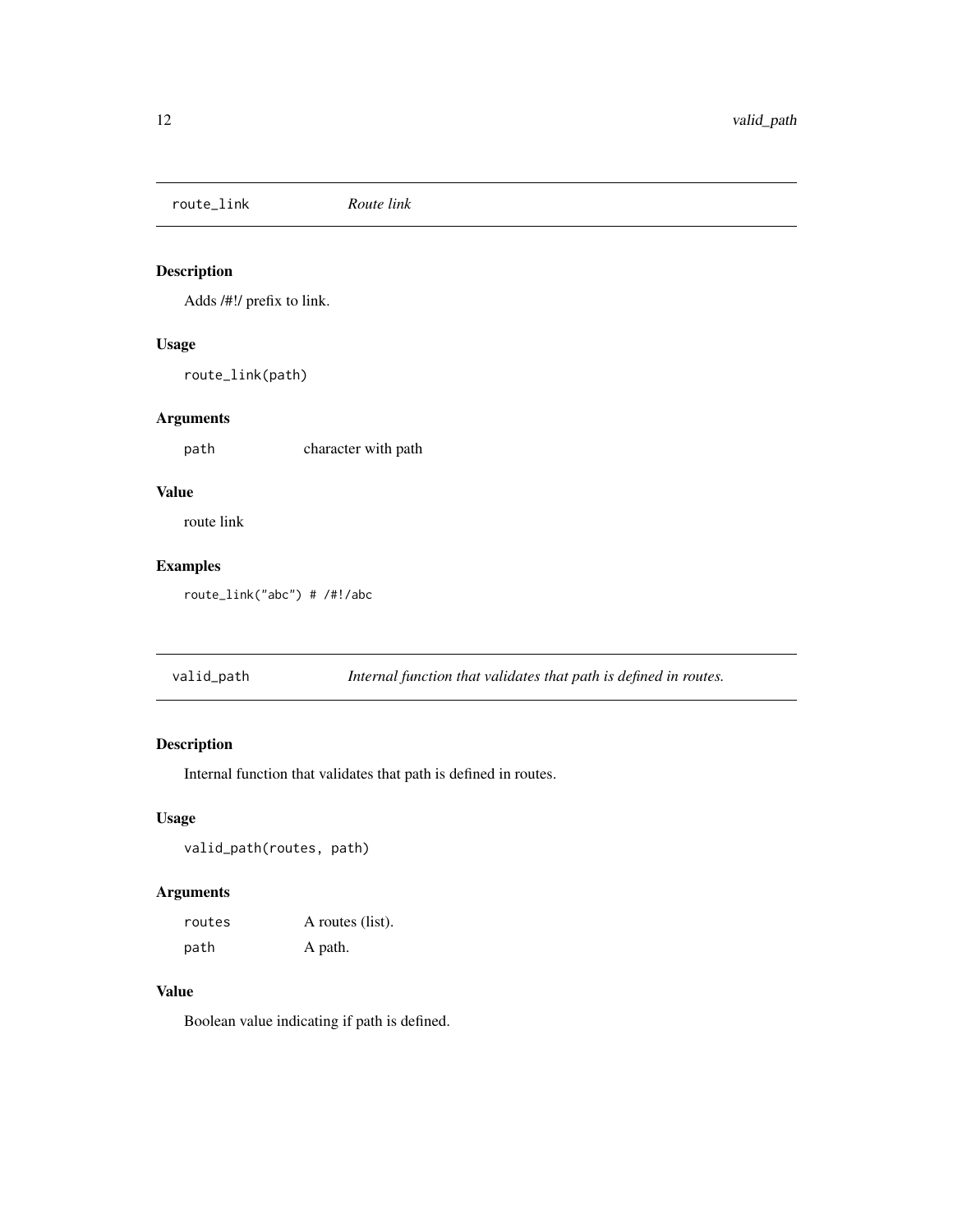<span id="page-12-0"></span>

#### Description

::: hack solution

#### Usage

pkg %:::% name

### Arguments

| pkg  | package name  |
|------|---------------|
| name | function name |

#### Value

function